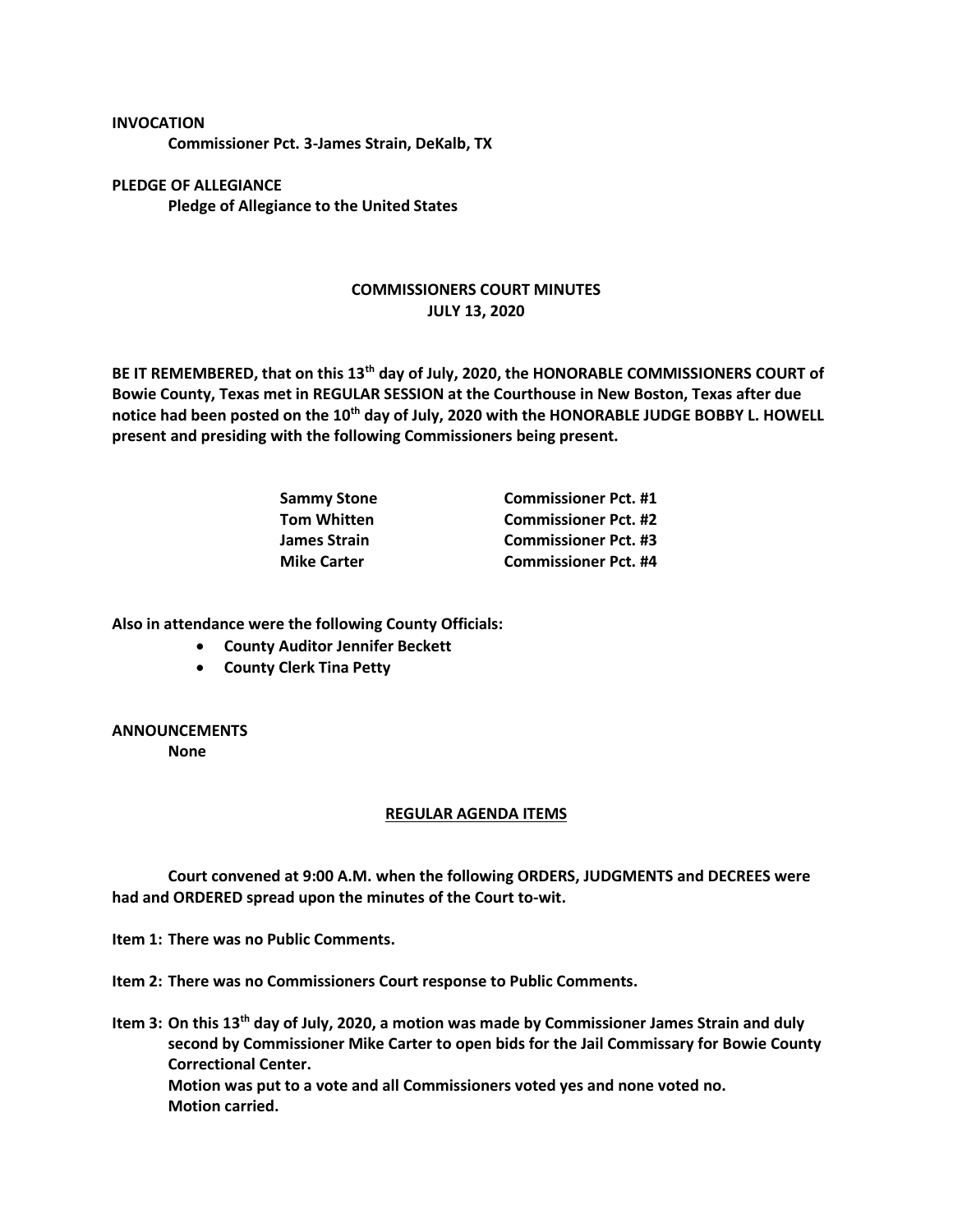- **Item 4: On this 13th day of July, 2020, a motion was made by Commissioner James Strain and duly second by Commissioner Tom Whitten to table awarding the bid for the Jail Commissary for Bowie County Correctional Center. Motion was put to a vote and all Commissioners voted yes and none voted no. Motion carried.**
- **Item 5: On this 13th day of July, 2020, a motion was made by Commissioner James Strain and duly second by Commissioner Sammy Stone to open bids for one new chiller for the Bowie County Courthouse.**

**Motion was put to a vote and all Commissioners voted yes and none voted no. Motion carried.**

- **Item 6: On this 13th day of July, 2020, a motion was made by Commissioner Mike Carter and duly second by Commissioner Sammy Stone to table the bids until such time we can have a Special Meeting to award the bid for this (new chiller for Courthouse) as well as the Jail Commissary. Motion was put to a vote and all Commissioners voted yes and none voted no. Motion carried.**
- **Item 7: On this 13th day of July, 2020, a motion was made by Commissioner James Strain and duly second by Commissioner Mike Carter to approve the Management Agreement with Kingwood Forestry Services, Inc, and AR-TX-REDI pursuant to Chapter 262 of the Local Government Code. Motion was put to a vote and all Commissioners voted yes and none voted no. Motion carried.**
- **Item 8: On this 13th day of July, 2020, a motion was made by Commissioner Mike Carter and duly second by Commissioner James Strain to give permission to advertise for sale of timber as per Management Agreement with Kingwood Forestry Services, Inc. Motion was put to a vote and all Commissioners voted yes and none voted no. Motion carried.**
- **Item 9: On this 13th day of July, 2020, a motion was made by Commissioner Tom Whitten and duly second by Commissioner Mike Carter to approve an InterLocal Agreement between the City of Texarkana, Texas and Bowie County for the purpose of providing a chip seal on a section of Chapparal Lane. Motion was put to a vote and all Commissioners voted yes and none voted no. Motion carried.**
- **Item 10: On this 13th day of July, 2020, a motion was made by Commissioner Tom Whitten and duly second by Commissioner Mike Carter to approve a Resolution and Order approving the County Transportation Infrastructure Fund Grant Program Agreement. Motion was put to a vote and all Commissioners voted yes and none voted no. Motion carried.**